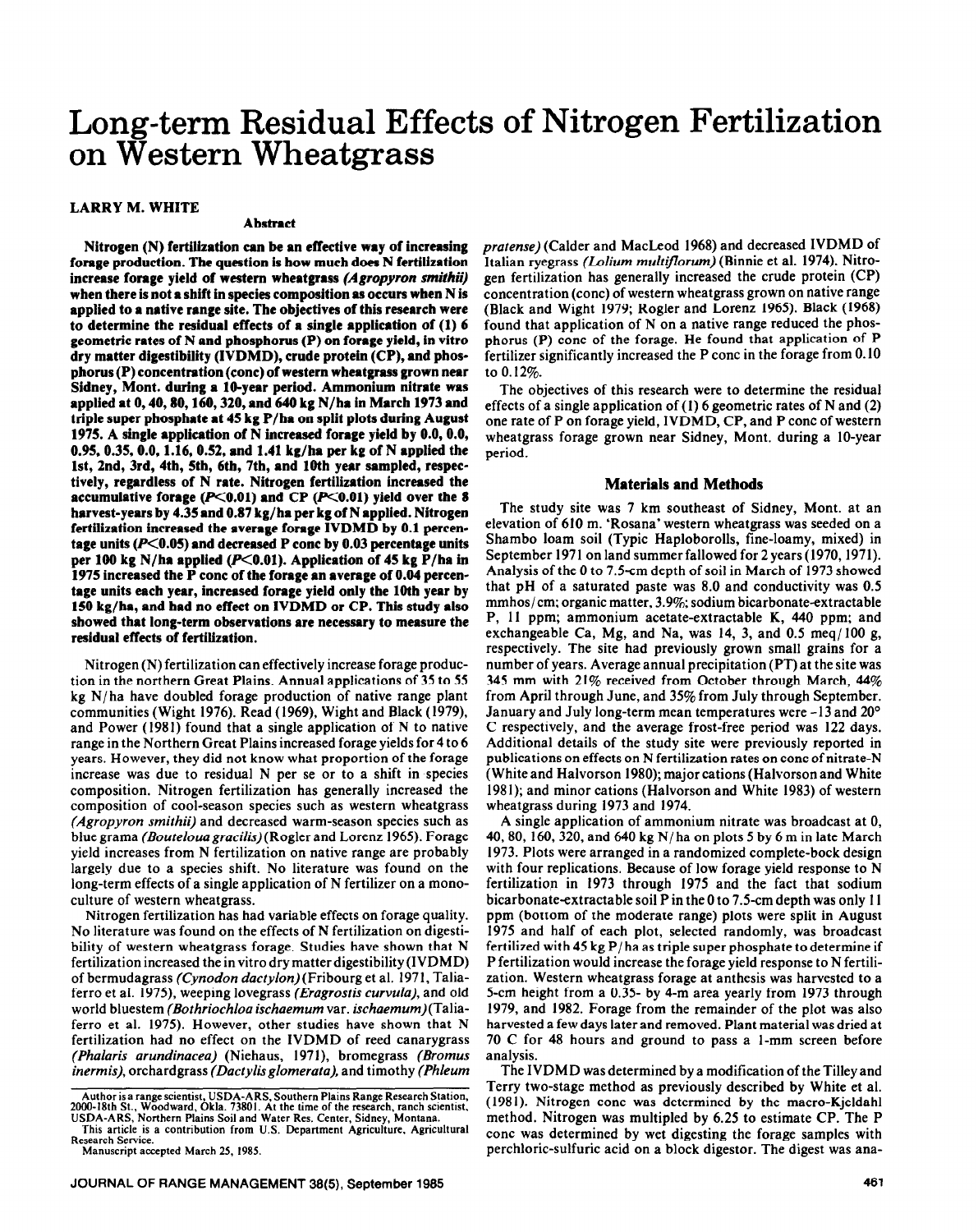Soil nitrate levels were determined by cornpositing two soil cores taken one meter apart from each plot in 30-cm-depth increments to 0.6 m depth in March 1973 and to 1.2 m depth in October 1973 and 1974.

Daily PT was measured at the site from April through October in a standard 20-cm diameter rain gauge. The PT data from November through March were obtained from an official weather station 7 km away which was located on similar topography. Soil water (SW) content by 3O-cm increments from 0- to 270-cm depth was determined every two weeks from late April through July each year from 1973 through 1982 with a neutron probe in nonfertilized plots. Evapotranspiration (ET) was defined as the net SW loss in the O-to 120-cm profile plus PT received from late April through anthesis (about June 30) (PTa-j) each year. The SW data showed that there was no evidence of S W percolation below 120 cm depth. There was no evidence of surface runoff during the study.

The effects of N and P fertilization each year on forage yield, IVDMD, CP, and P cone in the forage were analyzed with an analysis of variance using a split plot in space design. Since P fertilization had no effects on forage yield (except in 1982), IVDMD, and CP the data from the P fertilized plots was deleted and an analysis of variance was run only on data without P fertilization over years using a split plot in time design. The effects of N fertilization on treatments means was partitioned into linear, quadratic, cubic, and residual components (Steel and Torrie 1960). Since the year-by-N interaction was significant for all except IVDMD, a 2-way analysis of variance was also conducted separately for each set of data each year. Treatment effects were again partitioned into linear, quadratic, cubic and residual components. Forage yield, digestible forage yield, total N and P harvested in the forage each year were accumulated over years and the increase over the check (0 N) plot for each replication was also analyzed with a 2-way analysis the same as described above. Stepwise (addition) multiple regression was used to determine whether PT from late April through June (PTa-j), SW used from late April through June (SWa-j), or ET from late April through June (ETa-j) was most closely correlated with nonfertilized forage yields of western wheatgrass. All differences mentioned in this paper are significant at the  $P<0.05$  probability level unless other stated.

# **Results and Discussion**

#### **Forage Yield**

**Lack** of PT for a month after fertilization (20 Mar. 1973 until late April, 1973) limited the response of western wheatgrass to N fertilization the first year and may have caused some volatilization of the surface applied ammonium nitrate. The PTa-j was above average for all study years except 1977 and 1979 (Table 1).

lyzed with an autoanalyzer by vanadate-molybdate method. **Table 1. Precipitation, soil water used,** ET **(late April through** June) **and forage yield of western wheatgrass grown without N fertilization during a l&year period near Sidney, Mont.** 

| Year | Precipitation |                           |     | Soil water         | Total | Forage |
|------|---------------|---------------------------|-----|--------------------|-------|--------|
|      |               | Oct-Dec   Jan-Mar Apr-Jun |     | used <sup>++</sup> | ET    | vield  |
|      |               |                           | mm  |                    |       | kg/ha  |
| 1973 | 36            | 15                        | 167 | $+30$              | 197   | 1630   |
| 1974 | 38            | 35                        | 167 | $+16$              | 183   | 1850   |
| 1975 | 36            | 41                        | 173 | $+47$              | 220   | 2320   |
| 1976 | 76            | 28                        | 175 | +12                | 187   | 880    |
| 1977 | 30            | 25                        | 99  | $+32$              | 131   | 330    |
| 1978 | 63            | 46                        | 178 | -9                 | 169   | 1250   |
| 1979 | 48            | 43                        | 83  | +64                | 147   | 520    |
| 1982 | 41            | 76                        | 150 | $+39$              | 189   | 1480   |
| Avg. | 46            | 38                        | 149 | $+29$              | 178   | 1282   |

previous year

**tt late April through anthesis** 

A single application of N fertilizer did not consistently increase forage yields of western wheatgrass over the g-years harvested (significant year-by-N interaction) (Table 2). Nitrogen fertilization in March of 1973 did not increase forage yields the lst, 2nd, or 5th years, but did increase them each of the other five years (Fig. 1). Apparently residual N from two years of summer fallowing masked the fertilizer N response the first two years. Drought the 5th year prevented a N fertilizer response. A single application of N increased forage yields by 0.95,0.35, 1.16,0.52, and 1.41 kg/ ha per kg of N applied during the 3rd, 4th, 6th, 7th, and 10th years harvested, respectively, regardless of the N rate applied (Table 2 and Fig. 1). Wight and Black (1979) found that a single application of 112 and 336 kg N/ha to native range increased averaged forage yields over the next 8 years by 4.2 and 2.3 kg/ha per kg of N applied. This is over twice the 0.55 kg/ ha average increase found for seeded western wheatgrass. Wight and Black (1979) found that the forage yield response was the greatest the first year after application (6.4 kg/ha) then gradually decreased to 1.5 kg/ha by the eighth year. In contrast seeded western wheatgrass response was the greatest the 10th year after application.

Mason and Miltimore (1972) were the only other researchers to find that residual effects of a single application of low rates of N increased forage yields for more than 10 years. Power (198 1) found that application of less than 270 kg  $N/ha$  only increased native forage yield 1 to 3 years in a 10 year study. Kilcher et al. (1965) and Read (1969) found that residual effects from low rates of N lasted as long as their studies, 4 and 6 years, respectively. Application of over 300 kg N/ ha has increased native forage yield for over 8 years in 8- to IO-year studies (Smoliak 1965, Wight and Black 1979, Power 1981).

**Table 2. Summary of forage yield, IVDMD, CP, and P cone of western wheatgrass response surface (L=linear, Q=quadrntie, C=cublc) to a single application of 0,40,80,160,320, and 640 kg N/ha fertilizer in 1973 without P fertilization.** 

|            | Forage Yield  | <b>IVDMD</b> | <b>CP</b>         |                     |  |
|------------|---------------|--------------|-------------------|---------------------|--|
| Year       | Sig.<br>$r^2$ | Sig. $r^2$   | Sig. $r^2$        | $Sig.$ $r^2$        |  |
| 1973       | NS            |              | $*L$ 0.79         | <b>NS</b>           |  |
| 1974       | NS            |              | $+L$ 0.84         | <b>NS</b>           |  |
| 1975       | $^*L$ 0.47    |              | $*$ O 0.98        | $+L$ 0.38           |  |
| 1976       | $*L$ 0.95     |              | $\bullet$<br>0.97 | NS                  |  |
| 1977       | NS.           |              | $+L$ 0.93         | <b>NS</b>           |  |
| 1978       | $*L$ 0.95     |              | *L 0.99           | $^{\bullet}$ L 0.77 |  |
| 1979       | $*L$ 0.67     |              | **C $0.99$        | $*$ O 0.91          |  |
| 1982       | $*L$ 0.95     |              | $*Q$ 0.98         | $+L$ 0.72           |  |
| NXY Inter. | $\pm \pm$     | NS           | **                | 事本                  |  |
| N overall  |               | $*L$ 0.89    |                   |                     |  |

NS, \* \*nonsignificant (P<0.05), significant (P>0.05), or highly significant (P>0.01) response surface to N fertilization.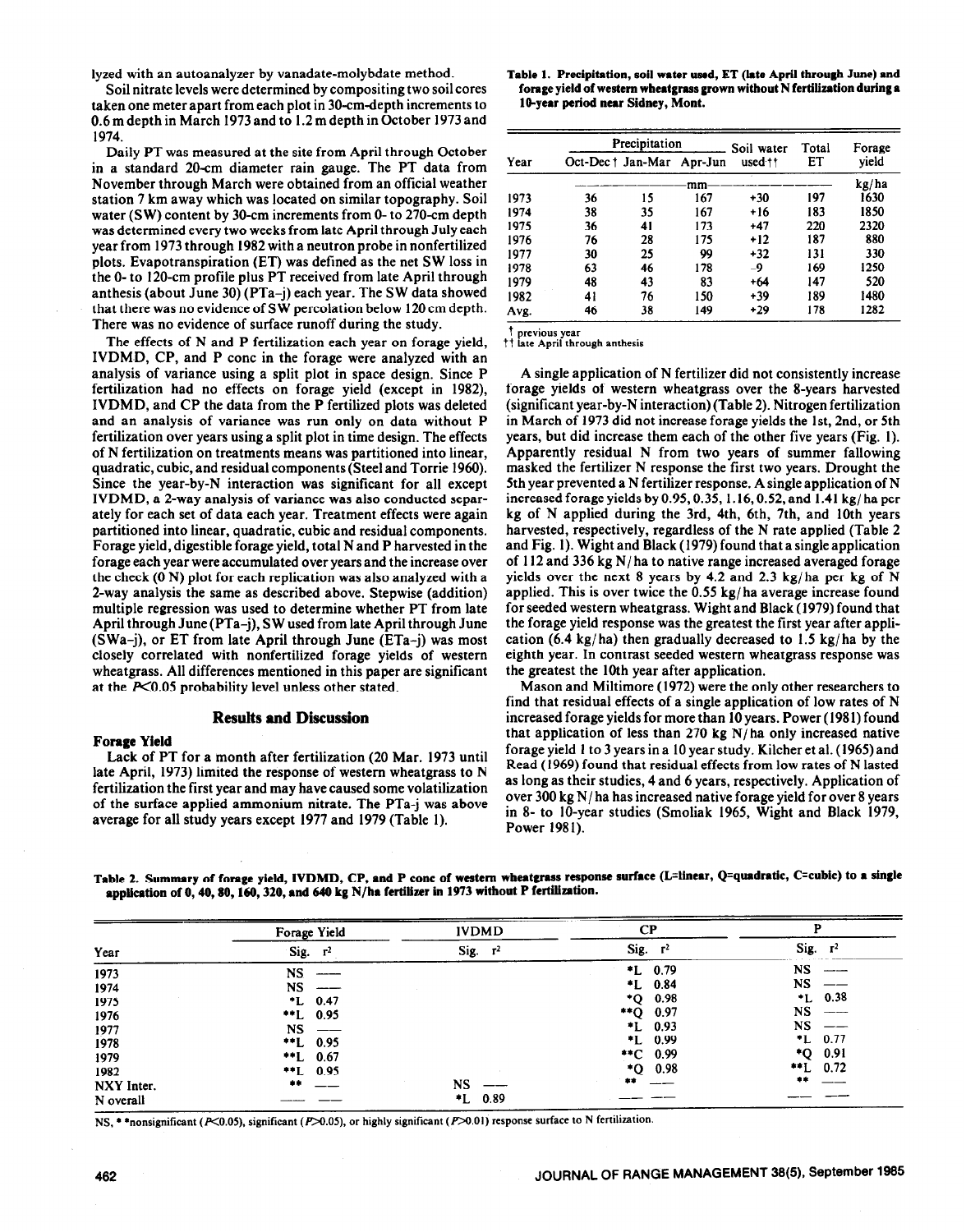

**Fig. 1.** *Forage yield of western wheatgrass near Sidney, Mont. during a IO-yearperiod (numbers on lines represent years, O=lOthyear)as affected by a single application of 0,40,80, 160.320, and 640 kg N/hafertilizer in 1973.* 

Each kg N/ha applied in *I973* increased the accumulative forage yields over the 8-harvest years an average of 4.35 kg/ ha (Equation 1).

increased forage (kg/ha) = 256.4 + 4.35 
$$
\times
$$
 N rate (kg/ha), r<sup>2</sup> = 0.9 (1)

There was no difference in the efficiency of N use between the different N rates. Apparently the effects of N fertilization applied in 1973 will continue for more than 10 years as evidenced by 1982 yields (Fig. 1). Low PT limited the forage yield but when normal PT was received the residual N increased forage yields.

In August 1975, plots were split and 45 kg P/ha was applied to half of each plot to determine if P was limiting the N fertilizer response. The P fertilization did not affect forage yields of western wheatgrass in 1976, 1977, 1978, but significantly increased it by 150 kg/ ha in 1982. Wight and Black (1979) reported that single application of up to 224 kg P/ha on native range near Sidney, Mont. increased forage yield over the next 8 years by 20%.

# **Evapotranspiration**

Stepwise regression **showed that** ETa-j was more highly correlated  $(X<sub>0.05</sub>)$  with nonfertilized forage yield during the 8 years harvested than was PTo-d, PTj-m, PTa-j, SWa-j used, or reciprocal of stand age (years). Variation of ETa-j only accounted for 56% of the variation in forage yield. The second most important variable was PTo-d of the previous year. Variation of ETa-j and PTo-d together accounted for  $65\%$  of the variation in forage yield during the 8 years harvested. Eliminating the first two years of data (1973 and 1974), ETa-j then accounted for 74% of the variation and ETa-j plus PTo-d together accounted for 79% of the variation (Equation 2).

Forage yield (kg/ha)-1658+18.6 ETa-j(mm)-9.3 PTo-d(mm),  $r^2=0.79$  (2)

It was surprising to find that the coefficient for PTo-d was negative, suggesting decreased forage yield the following year. PTa-j was excluded from the stepwise regression model after ETa-j was selected.

The amount that N fertilization increased forage yields from the 1st through 10th year was not significantly correlated with ETa-j  $(r^2=0.27)$ . Variation in ETa-j and forage yield increases from N fertilization apparently were not correlated because of the residual effects of summer fallowing for 2 years and stand age. White (1985) showed that forage yields of four grasses were higher per cm of PTa-j received during the first few years after establishment than in subsequent years. The effects of N fertilization on water-use efficiency can not be determined since SW was measured only on the nonfertilized plots.

# **Soil** Nitrate-N

Two years of summer fallowing mineralized 68 kg/ ha of nitrate-N in the 0- to 60-cm depth as of March 1973 (Table 3). If it is assumed that the soil nitrate present in October 1974 was similar to that present in March 1973 then an additional 40 kg/ ha nitrate-N would be present in the 60- to 120-cm depth making a total in the profile of 108 kg/ ha. Western wheatgrass used most of the applied N in the O-to 30-cm depth and there was a marked accumulation in the 30-to 60-cm depth both in 1973 and 1974. There was an average of 64 kg/ ha more nitrate-N present in October 1974 than October 1973 when averaged over all N fertilization rates. The large increase in new roots the second year after seeding could have immobilized rather substantial amounts of nitrate-N which was later released. Over half of the applied N was not found as soil nitrate-N after application (Table 3). Power (1972) also found that about half of the N applied to native grass was either immobilized

Table 3. Soil nitrate-N levels **by 3O-cm depth increments present before and after N fertilization of western wheatgrass.** 

|             | N<br>rate | Depth, cm |           |                |                 | Total | Applied |
|-------------|-----------|-----------|-----------|----------------|-----------------|-------|---------|
| Sample date |           | $0 - 30$  | $30 - 60$ | 60-90          | $90 - 120$      | N     | N left  |
|             |           |           |           | kg/ha-         |                 |       | $\%$    |
| March 73    | 0         | 19        | 49        | $20^{\dagger}$ | 20 <sup>†</sup> | 108   |         |
|             |           |           |           |                |                 | 17    |         |
|             | 40        |           |           |                |                 | 10    | 0       |
|             | 80        |           | 18        |                |                 | 27    | 12      |
| Oct. 73     | 160       |           | 101       |                |                 | 117   | 62      |
|             | 320       |           | 152       | 14             |                 | 171   | 48      |
|             | 640       |           | 255       | 21             | 10              | 288   | 42      |
|             | 0         | 20        | 21        | 21             | 17              | 79    |         |
|             | 40        | 27        | 19        | 22             | 20              | 88    | 22      |
|             | 80        | 20        | 27        | 34             | 25              | 106   | 34      |
| Oct. 74     | 160       | 15        | 50        | 39             | 20              | 124   | 28      |
|             | 320       | 34        | 137       | 61             | 37              | 269   | 59      |
|             | 640       | 24        | 223       | 69             | 30              | 346   | 42      |

t **Estimated assuming that soil nitrate-N value measured in 1974 at 60-to 90- to 120sm depths were similar to those present in March 1973.**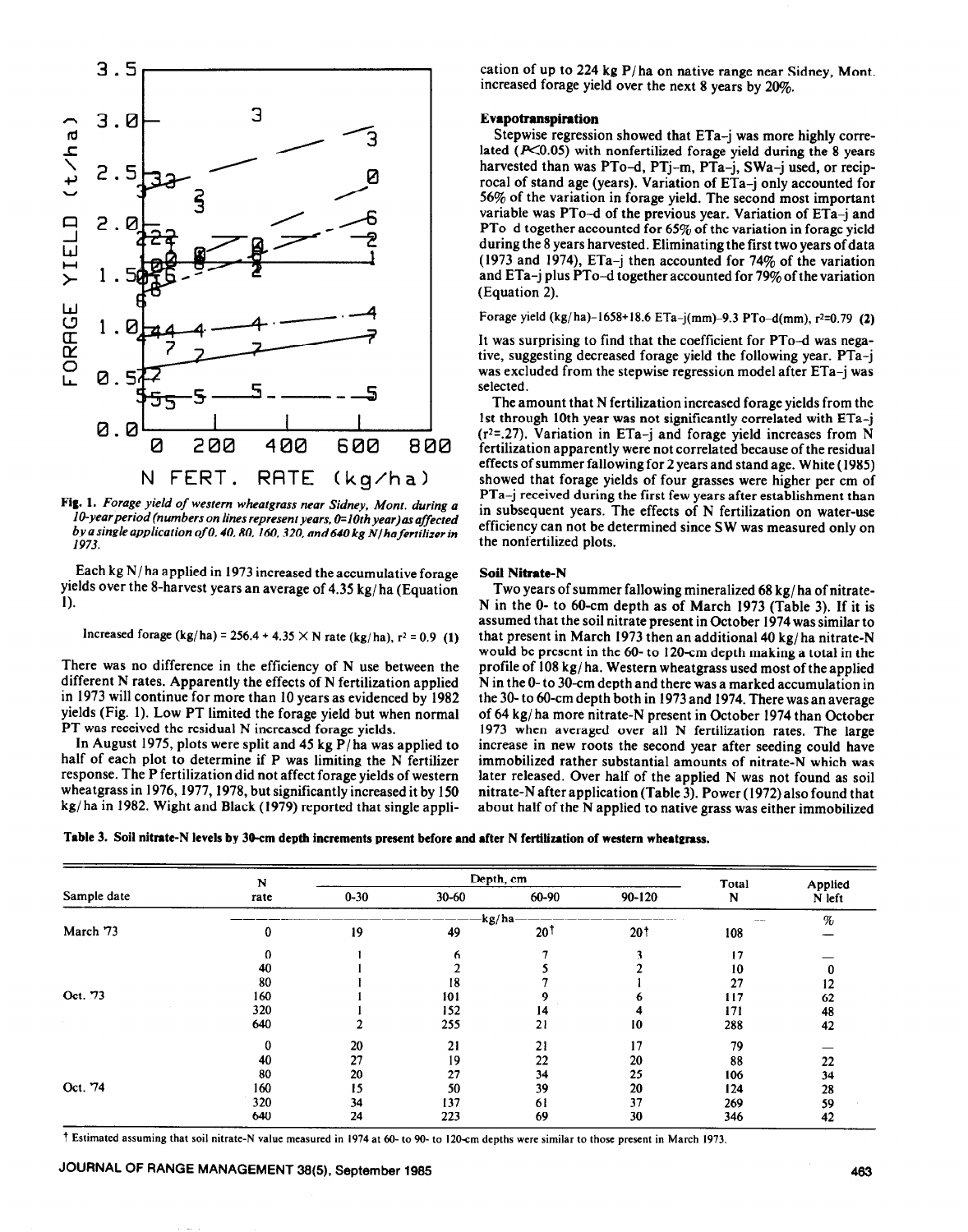

Fig. 2. *Average IVDMD of western wheatgrass near Sidney, Mont. during a I@year period as affected by a single application of 0,40.80. 160.320, and 640 kg NJha fertilizer in 1973.* 

or lost. Power and Legg (1984) found that growing conditions the first month or two after N application had a greater influence on N recovery than other factors. However, they found that recovery of tagged N was greater in drier than wetter years.

#### **Digestibility**

Addition of each 100 kg N/ha fertilizer significantly increased IVDMD 0.1 percentage units (Equation 3, Fig. 2). There was no

$$
IVDMD (\%) = 64.74 + 0.001 \times N \text{ rate } (kg/ha), r^2 = 0.80 \tag{3}
$$

significant interaction between years and N rates which indicates that N fertilization increases IVDMD the same over all years (Table 2). Application of each kg N/ha significantly increased the accumulative digestible forage yield linearly over the 8 years harvested by 2.9 kg (Equation 4). Application of P fertilizer had no

$$
Dig. yield (kg/ha) = 154.3 + 2.90 \times N rate (kg/ha), r2 = 0.95
$$
 (4)

significant effects on the IVDMD of western wheatgrass during the 3 years it was measured (1976, 1978, 1982).

The IVDMD of nonfertilized western wheatgrass forage averaged 65.6,65.3,62.2,63.6,66.5,65.6,65.1, and 65.7% the lst, 2nd, 3rd, 4th, 5th, 6th, 7th, and 10th years, respectively. Regression analysis showed that average IVDMD of nonfertilized forage decreased 1.0 percentage units per every 1000 kg/ ha increase in forage yield which is about half of that found for introduced grasses near Sidney, Mont. during the same period (White and Wight 1984).

#### **Crude Protein**

The single application of N in March of 1973 significantly increased CP cone in western wheatgrass all years but there was a significant year-by-N rate interaction (Table 2 and Fig. 3). During the first two years, N fertilization increased CP linearly, during the 3rd and 4th years N increased CP more per unit of N applied at the



Fig. 3. Crude protein of western wheatgrass near Sidney, Mont. during a *1* O-year *period (numbers on lines represent years, O=lOth year)as affected by a single application of 0,40,80,160,320, and 640 kg N/ hafertilizer in*  1973.

lower rates than at the higher rates. However during the 5th and 6th years, N fertilization increased CP linearly and during the 7th and 10th years the lower rates produced less CP per unit of N applied than the higher rates.



Fig. 4. *Phosphorus of western wheatgrass near Sidney, Mont. during a lO-year period (numbers on lines represent years, 0*=10th year) as affected by a single application of 0,40,80, 160, 320, and 640 kg  $N/ha$  fertilizer in 1973.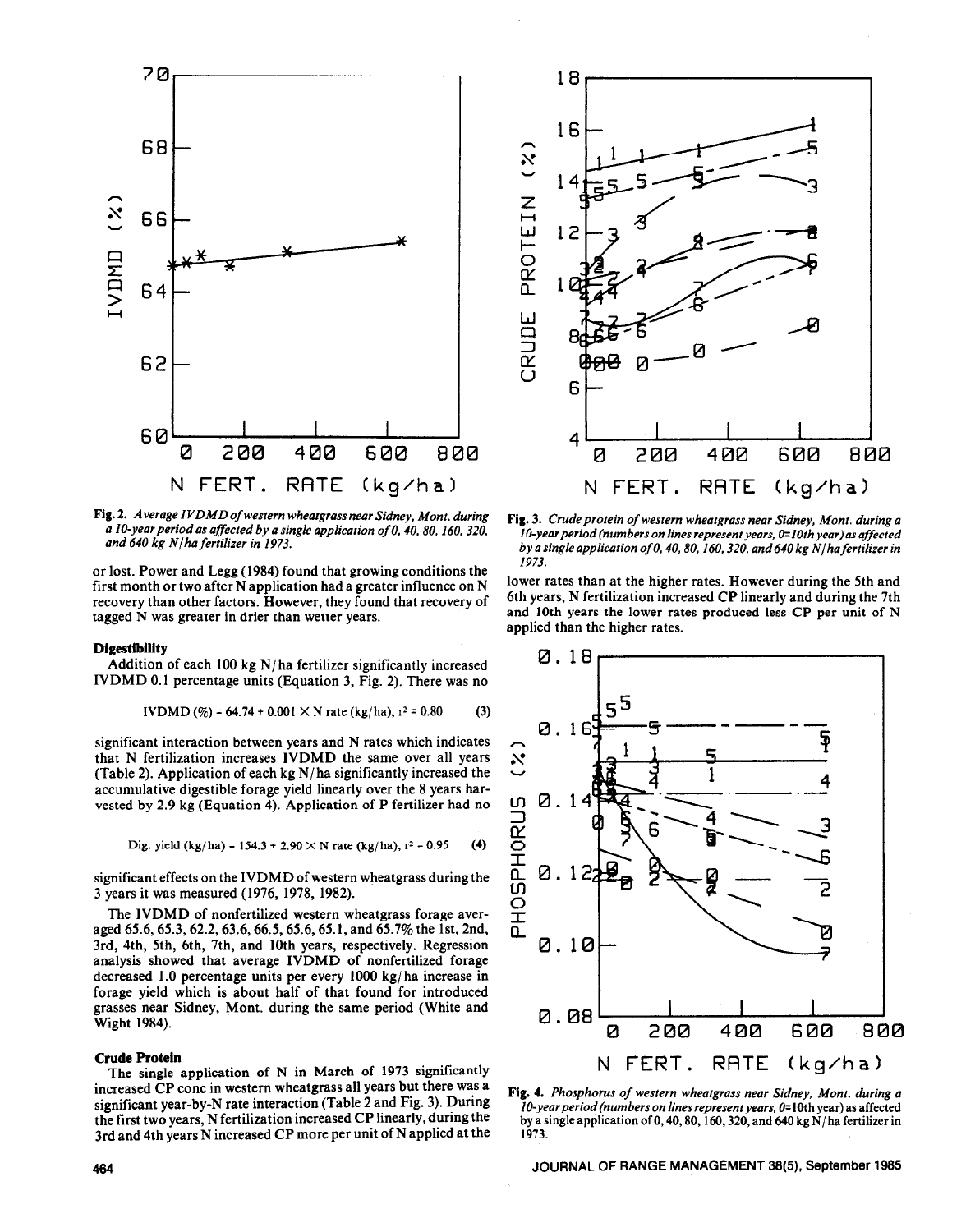Accumulated over the 8-harvest years, all rates of N fertilizer increased CP yield by 0.87 kg/ ha per kg of N applied (Equation 5).

CP yield 
$$
(kg/ha) = 36.7 + 0.87 \times N
$$
 rate  $(kg/ha)$ , r<sup>2</sup> = 0.97. (5)

This means that only 14% of the applied N was recovered as N in the plants at anthesis during the 8 years harvested. Application of P fertilizer had no significant effect on the CP of western wheatgrass forage during the years measured (1976, 1978, 1982).

#### **Phosphorus**

Nitrogen fertilization effects on the P cone of western wheatgrass forage were not consistent over all years (significant year-by-N interaction) (Table 2). In this study N fertilization had no effect on P cone of forage the first two years nor the 4th and 5th years after application (Fig. 4). During the 3rd, 6th, and 10th years, N fertilization decreased the P cone from 0.025 to 0.035 percentage units per each 100 kg  $N/ha$  applied regardless of N rate. Nitrogen fertilization, however, decreased P cone more per unit of N applied at the lower N rates than at the higher rates during the 7th year. It appears that application of N will decrease P cone of forage much longer than 10 years. Black and Wight (1979) also found that N fertilization decreased the P cone of native range forage the 8 years of their study. The P cone of western wheatgrass harvested at anthesis was never adequate to meet the minimum P requirements of dry pregnant cows (0.18%; NRC 1976).

Application of P fertilizer in August 1975 increased P cone of western wheatgrass forage an average of 0.04 percentage units in each of the three years the effect of P fertilization was measured (1976, 1978, and 1982). Forage fertilized with P contained adequate P to meet the minimum P requirements of dry pregnant cows two years (1976 and 1978) out of three.

#### **Conclusions**

Long-term research is necessary to determine the residual effects of N fertilization. In this study a single application of even low rates of N were still increasing forage yield and IVDMD while decreasing P cone of western wheatgrass 10 years after application. Low rates of N fertilization affected CP cone for 6 years and P cone for more than 10 years. A single application of N increased accumulated forage yield over a IO-year period by 4.35 kg/ ha per kg of N applied. This was less than one-third of the forage yield response of native range to N fertilization during an eight year period (Wight and Black 1979). The greater response of native range to N fertilization was mostly due to the increased composition of western wheatgrass. Also the seeded stand of western wheatgrass may have responded less to N fertilization because of (1) summer fallowing the site for 2 years prior to seeding, (2) the site had been farmed for many years, and (3) difference in sampling methods. The native range was harvested to ground level whereas seeded western wheatgrass in this study was harvested leaving a 5 cm stubble height.

Evidence indicates that summer fallowing for 2 years before seeding had a greater effect on western wheatgrass forage yield and quality than N fertilization during the first 3 years harvested. Summer fallowing increased CP 8 percentage units during the first year over that present at the close of the study in 1982. This increased CP level gradually disappeared during the next 10 years. The application of even 640 kg  $N/ha$  only increased CP by 2 percentage units each year. Nitrogen fertilization is probably not needed on a seeded stand of grass until 3 to 4 years after seeding because two years of summer fallowing mineralized over 100 kg/ ha of nitrate-N.

The effects of N fertilization on IVDMD, CP and P in this study were less important to animal production than other factors. Application of 100 kg N/ha increased IVDMD by 0.1 percentage units whereas a one day delay in forage harvesting would have decreased IVDMD of floral and vegetative tillers of western

JOURNAL OF RANGE MANAGEMENT 38(5), September 1985 **485** 

wheatgrass by 0.16 and 0.25 percentage units per day (White 1983). Generally CP was above the minimum level required by most beef cattle (10%; NRC 1976). Increased CP would only slightly increase the digestible energy of the forage and therefore not have a measureable effect on livestock weight gains. After the effects of summer fallowing disappeared, residual N from fertilization significantly decreased P cone of western wheatgrass except during the drought, thus intensifying a critical P deficiency in the animal forage. Application of P fertilizer increased the plant P to provide the minimum P requirements for dry pregnant cows two years out of the three that this value was measured.

# **Literature Cited**

- **Binnie, R.C., F.J. Harrington, and J.C. Murdoch. 1974.** The effect of cutting height and nitrogen level on the yield, in vitro digestibility and chemical composition of Italian ryegrass swards. J. Brit. Grassl. Soc. 2957-62.
- Black, A.L. 1968. Nitrogen and phosphorus fertilization for production of crested wheatgrass and native grass in northeastern Montana. Agron. J. 60:213-216.
- Black, A.L., and J.R. **Wight. 1979.** Range fertilization: Nitrogen and phosphorus uptake and **recovery over** time. J. Range Manage. 32349-353.
- **Cnlder, F.W.,** and **L.B. MacLeod. 1968.** In vitro digestibility of forage species as affected by fertilizer application, stage of development and harvest dates. Can. J. Plant Sci. 48: 17-24.
- **Fribourg, HA., N.C. Edwards, Jr., and K.M. Barth. 1971.** In vitro drymatter digestibility of'Midland'bermudagrass grown at several levels of N fertilization. Agron. J. 63:786-788.
- **Halvorson, A.D., and L.M. White. 1981.** Nitrogen fertilization effects on seasonal Ca, Mg, P, and K levels of western wheatgrass and green needlegrass. Agron. J. 73:651-656.
- **Halvorson, A.D., and L.M. White. 1983.** Seasonal Zn, Cu, Mn, and Fe levels of western wheatgrass and green needlegrass as affected by N fertilization. Agron. J. 75:225-229.
- **Kilchcr, M.R., S. Smoliak, W.A. Hubbard, A. Johnston, A.T.H. Gross, and E.V. McCurdy. 1965.** Effects of inorganic nitrogen and phosphorus fertilizers on selected sites of native grassland in western Canada. Can. J. Plant Sci. 45:229-237.
- Mason, J.L., and J.E. Miltimore. 1972. Ten year yield response of beardless wheatgrass from a single nitrogen application. J. Range Manage. 25269-272.
- **Niehaus, M.H. 1971.** Effect of N fertilizer on yield, crude protein content, and in vitro dry matter disappearance in Pholaris *arundinaceu* L. Agron. J. 63:793-794.
- NRC **(National Research Council: Subcommittee on Beef Cattle Nutrftion). 1976.** Nutrient requirements of beef cattle. Pub. 4. National Academy of Sciences-National Research Council, Washington, D.C.
- **Power,** J.F. 1972. Fate of fertilizer N applied to a northern Great Plains rangeland ecosystem. J. Range Manage. 25:367-371.
- **Power, J.F. 1981.** Long-term recovery of fertilizer nitrogen applied to a native mixed prairie. Soil Sci. Sot. Amer. J. 45:782-786.
- Power, J.F., and J.O. Legg. 1984. Nitrogen-15 recovery for five years after application of ammonium nitrate to crested wheatgrass. Soil Sci. Sot. Amer. J. 48:322-326.
- **Read, D.W.L. 1969.** Residual effects from fertilizer on native range in southwestern Saskatchewan. Can. J. Soil Sci. 49:225-230.
- **Rogler, G.A., and** R.J. Lorenz. **1%5.** Nitrogen fertilization of natural grasslands in the northern plains of the United States. Proc. 9th Int. Crass]. Congr. (Sao Paul, Brazil). p. 1327-1330.
- **Smoliak, S. 1965.** Effects of manure, straw and inorganic fertilizers on Northern Great Plains ranges. J. Range Manage. 1611-15.
- **Steel. R.G.D..** and **J.H. Torrie. 1960.** Analvsis of variance III: Factorial experiments, p. 194-231. *In:* R.G.D. Steel and J.H. Torrie, Principles and procedures of statistics. McGraw-Hill, New York.
- **Taliaferro, C.M., F.P. Horn, B.B. Tucker, R. Totusek, and R.D. Morrison. 1975.** Performance of three warm-season perennial grasses and a native range mixture as influenced by N and P fertilization. Agron. J. 67:289-292.
- **White, L.M. 1983.** Seasonal changes in yield, digestibility, and crude protein of vegetative and floral tillers of two grasses. J. Range Manage. 36402-405.
- **White, L.M. 1985.** Stand age, precipitation, and temperature effects on forage yield. J. Range Manage. 38:3943.